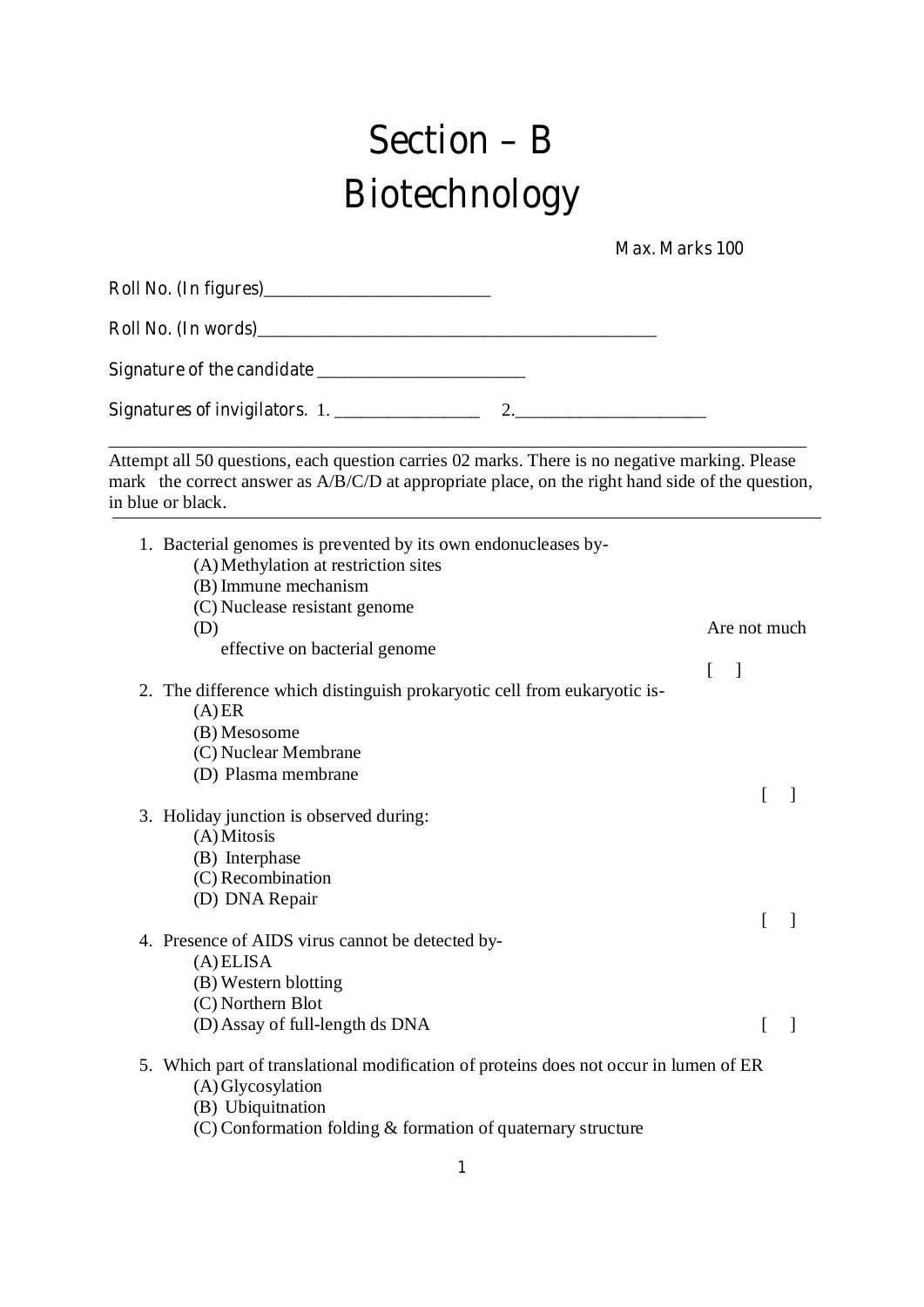| (D) Formation of Disulphide bonds                                                                                                                                                                                                           | [            | $\mathbf{1}$ |
|---------------------------------------------------------------------------------------------------------------------------------------------------------------------------------------------------------------------------------------------|--------------|--------------|
| 6. Which one of the following is correct for structure of cell wall of fungi and Bacteria?<br>(A) Both have glycopeptides<br>(B) Both are made up of N-acetylglucasamine<br>(C) Both are made up of murin<br>(D) Both are made up of chitin | L            | -1           |
| 7. Among the following which is true cell according cell theory-<br>(A) Virus<br>(B) Monerans<br>(C) Protestans<br>(D) Bacteria                                                                                                             | L            | $\mathbf{I}$ |
| 8. The outer part of cytoplasm is usually termed as-<br>(A) Plasmasol<br>(B) Plasmagel<br>(C) Nucleoplasm<br>(D) Protoplasm                                                                                                                 | ſ            |              |
| 9. Polyribosome are seen in-<br>(A) Bacteria<br>(B) Fungi<br>(C) Angiosperms<br>(D) Mammals                                                                                                                                                 | L            | $\mathbf{I}$ |
| 10. Which of the following is correct with regard to aneuploidy?<br>$(A)$ Inversion<br>$(B) 2n + 1$<br>(C) All aneuploid individuals die before birth.<br>$(D)$ 4n                                                                          | L            | $\mathbf{1}$ |
| 11. Which of the following is an example of a hydrophobic material?<br>(A) Paper<br>(B) Sugar<br>$(C)$ Pasta<br>$(D)$ Wax                                                                                                                   | $\mathsf{L}$ | $\perp$      |
| 12. Among the following which is longest cell-<br>$(A)$ Hemp<br>(B) Ramie<br>$(C)$ Jute<br>(D) Nerve fibre                                                                                                                                  |              |              |
|                                                                                                                                                                                                                                             |              |              |

#### 13.The percentage amount of Integral protein of plasma membrane is-

- (A) 40 %
- (B) 50 %
- (C) 60 %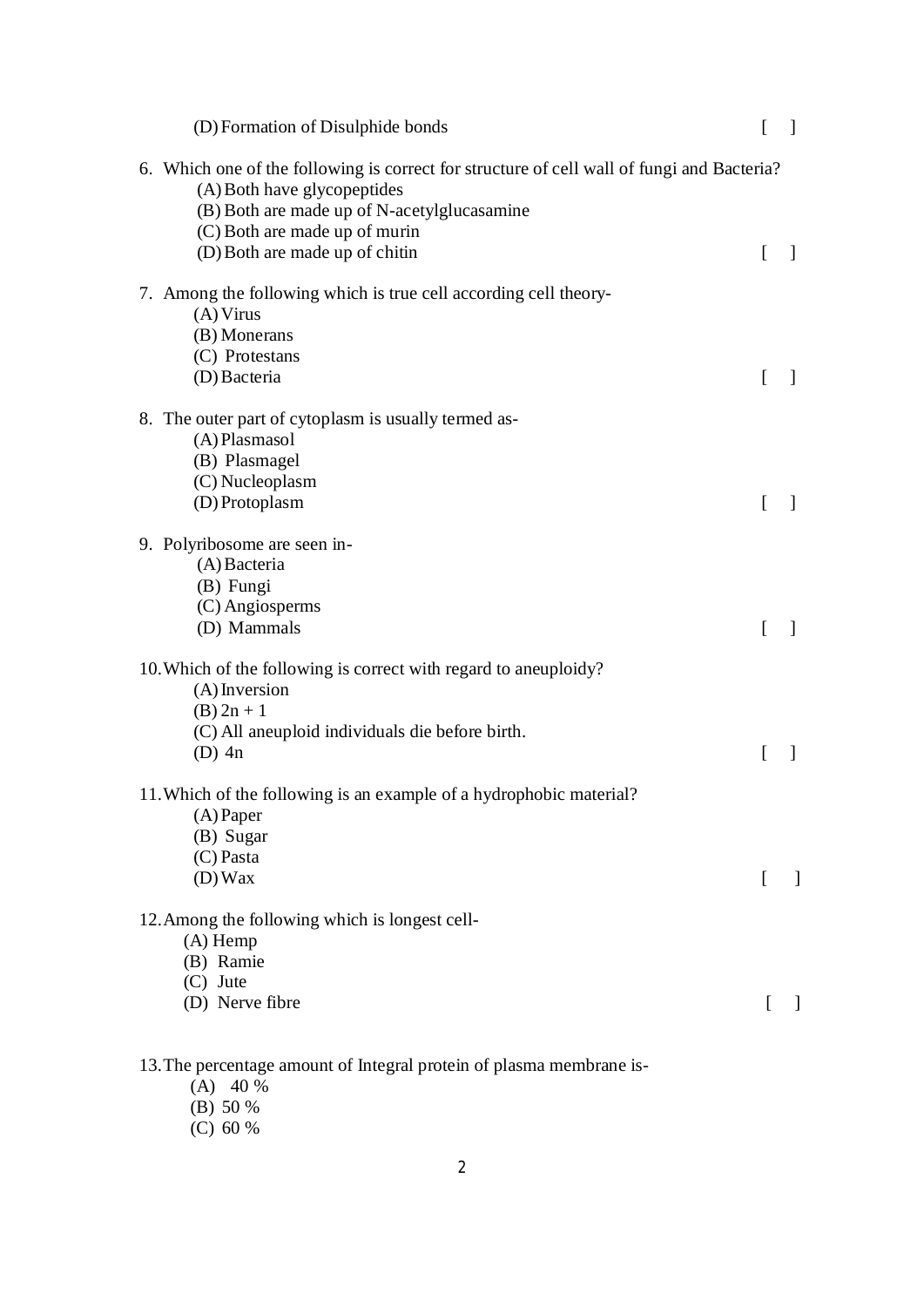| (D)70%                                                                                                                                                                                                                                                                                                                                                     |          | $\mathcal{L}$  |
|------------------------------------------------------------------------------------------------------------------------------------------------------------------------------------------------------------------------------------------------------------------------------------------------------------------------------------------------------------|----------|----------------|
| 14. Post translation modification of secretary proteins occurs in:<br>$(A)$ RER                                                                                                                                                                                                                                                                            |          |                |
| $(B)$ SER                                                                                                                                                                                                                                                                                                                                                  |          |                |
| (C)                                                                                                                                                                                                                                                                                                                                                        |          | Mitoco         |
| ndria                                                                                                                                                                                                                                                                                                                                                      |          |                |
| (D) Nucleus                                                                                                                                                                                                                                                                                                                                                | L        |                |
| 15. How you can separate Gram + ve bacteria from Gram - ve bacteria-<br>(A) Presence of Techoic Acid<br>(B) Absence of periplasmic Space<br>(C) Exotoxin Produced                                                                                                                                                                                          |          |                |
| (D) All of the above                                                                                                                                                                                                                                                                                                                                       |          |                |
| 16. Number of antigen functional binding site in human Immunoglobin-M are-<br>(A)2<br>$(B)$ 5<br>$(C)$ 10<br>(D)20                                                                                                                                                                                                                                         | $\Gamma$ |                |
| 17. Lymphokines that recruit the macrophages for Phagocytosis are secreted by-<br>$(A)$ T-cells<br>(B) B-cells<br>(C) Complement system                                                                                                                                                                                                                    |          |                |
| (D) MHC                                                                                                                                                                                                                                                                                                                                                    | $\lceil$ | $\overline{1}$ |
| 18. Which among the following act as bridge between cell mediated and humoral immunity-<br>$(A)$ T-cytoxic cells<br>$(B)$ T-suppressor cells<br>$(C)$ B-cells                                                                                                                                                                                              |          |                |
| $(D)$ T-helper cells                                                                                                                                                                                                                                                                                                                                       | L        | -1             |
| 19. A researcher made an interesting observation about a protein made by the rough ER and<br>eventually used to build a cell's plasma membrane. The protein in the membrane was<br>actually slightly different from the protein made in the ER. The protein was probably<br>changed in the<br>(A) Golgi apparatus.<br>(B) Smooth ER.<br>(C) Mitochondrion. |          |                |
| (D) Nucleus.<br>20. Mark the incorrect statement: Ribozyme and Abzyme are<br>(A) Both enzymes<br>(B) Both proteins<br>(C) RNA and protein respectively<br>(D) Able to hydrolyse phosphodiester and peptide bonds respectively                                                                                                                              | ſ        |                |
| 21. DNA sequencing is done on a sequencing gel, which is<br>$(A)$ SDS-PAGE<br>(B) Urea-PAGE                                                                                                                                                                                                                                                                | ſ        | -1             |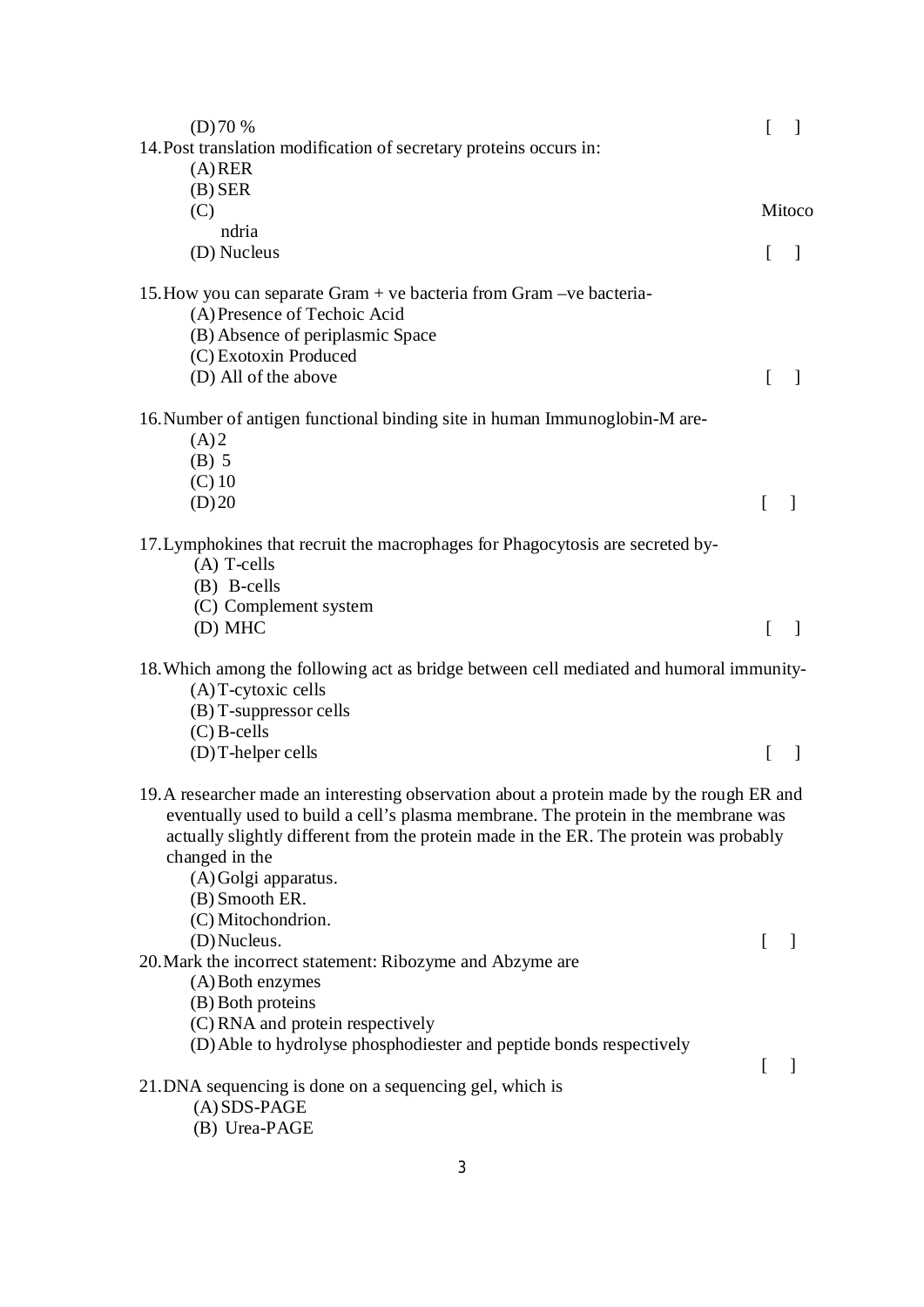| (C) Native PAGE<br>(D) Agarose                                                                                                                                                                                                           | 1                             |
|------------------------------------------------------------------------------------------------------------------------------------------------------------------------------------------------------------------------------------------|-------------------------------|
| 22. Which one of the following electrophoresis dependents least on the charge of the protein?                                                                                                                                            |                               |
| (A) Free zone capillary electrophoresis                                                                                                                                                                                                  |                               |
| (B) Gel electrophoresis                                                                                                                                                                                                                  |                               |
| (C) SDS-polycrylamide gel electrophoresis                                                                                                                                                                                                |                               |
| (D) Isoelectric focusing                                                                                                                                                                                                                 | $\Box$<br>$\Gamma$            |
|                                                                                                                                                                                                                                          |                               |
| 23. Which one of the following DNA polymerase is essential for both the replication and                                                                                                                                                  |                               |
| repair of DNA?                                                                                                                                                                                                                           |                               |
| (A) DNA polymerase I                                                                                                                                                                                                                     |                               |
| (B) DNA polymerase II                                                                                                                                                                                                                    |                               |
| (C) DNA polymerase III                                                                                                                                                                                                                   |                               |
| (D) DNA polymerase d                                                                                                                                                                                                                     | $\Box$<br>$\lceil$            |
| 24. A mixture separated on HPLC gives clearly defined peaks whereas in a manually run                                                                                                                                                    |                               |
| column the peaks tend to blend into each other. This is primarily because                                                                                                                                                                |                               |
| (A) The small size of the packing material used in the HPLC column                                                                                                                                                                       |                               |
| (B) The better control of flow in HPLC                                                                                                                                                                                                   |                               |
| (C) The use of high pressure in HPLC                                                                                                                                                                                                     |                               |
| (D) The use of better detection systems in HPLC                                                                                                                                                                                          | $\Box$<br>L                   |
| concentration is doubled. This is possible when the equation governing the kinetics is<br>(A) Michelis-Menton Kinetics<br>(B) Micheils-Menton Kinetics with substrate inhibition<br>(C) Michelis-Menton Kinetics with product inhibition |                               |
| (D)Hill Equation                                                                                                                                                                                                                         | L<br>1                        |
| 26. Blocking action of enzyme through blocking its active site is                                                                                                                                                                        |                               |
| (A) Allosteric inhibition                                                                                                                                                                                                                |                               |
| (B) Feedback inhibition                                                                                                                                                                                                                  |                               |
| (C) Competitive inhibition                                                                                                                                                                                                               |                               |
| (D) Non-competitive inhibition                                                                                                                                                                                                           |                               |
| 27. Sodium Dodecyl Sulphate (SDS) is used while separating proteins by polyacrylanide gel                                                                                                                                                |                               |
| electrophoresis because                                                                                                                                                                                                                  |                               |
| (A) It helps in solubilization of proteins thereby making it easier to separate                                                                                                                                                          |                               |
| (B) It binds to proteins and confers uniform negative charge density thereby making                                                                                                                                                      |                               |
| them move during electrophoresis                                                                                                                                                                                                         |                               |
| (C) Decreases the surface tension of the buffer used for electrophoresis                                                                                                                                                                 |                               |
| (D) Stabilizes the proteins                                                                                                                                                                                                              |                               |
|                                                                                                                                                                                                                                          | $\overline{\phantom{a}}$<br>L |
| 28. Kwashiorkor is:                                                                                                                                                                                                                      |                               |
| (A) The most common form of protein-calorie malnutrition in the INDIA.                                                                                                                                                                   |                               |
| (B) Characterized by a thin, wasted appearance.                                                                                                                                                                                          |                               |
| (C) An adequate intake of total calories but a specific deficiency of protein.                                                                                                                                                           |                               |
| (D) An adequate intake of total protein but a deficiency of the essential amino acids.                                                                                                                                                   |                               |
|                                                                                                                                                                                                                                          |                               |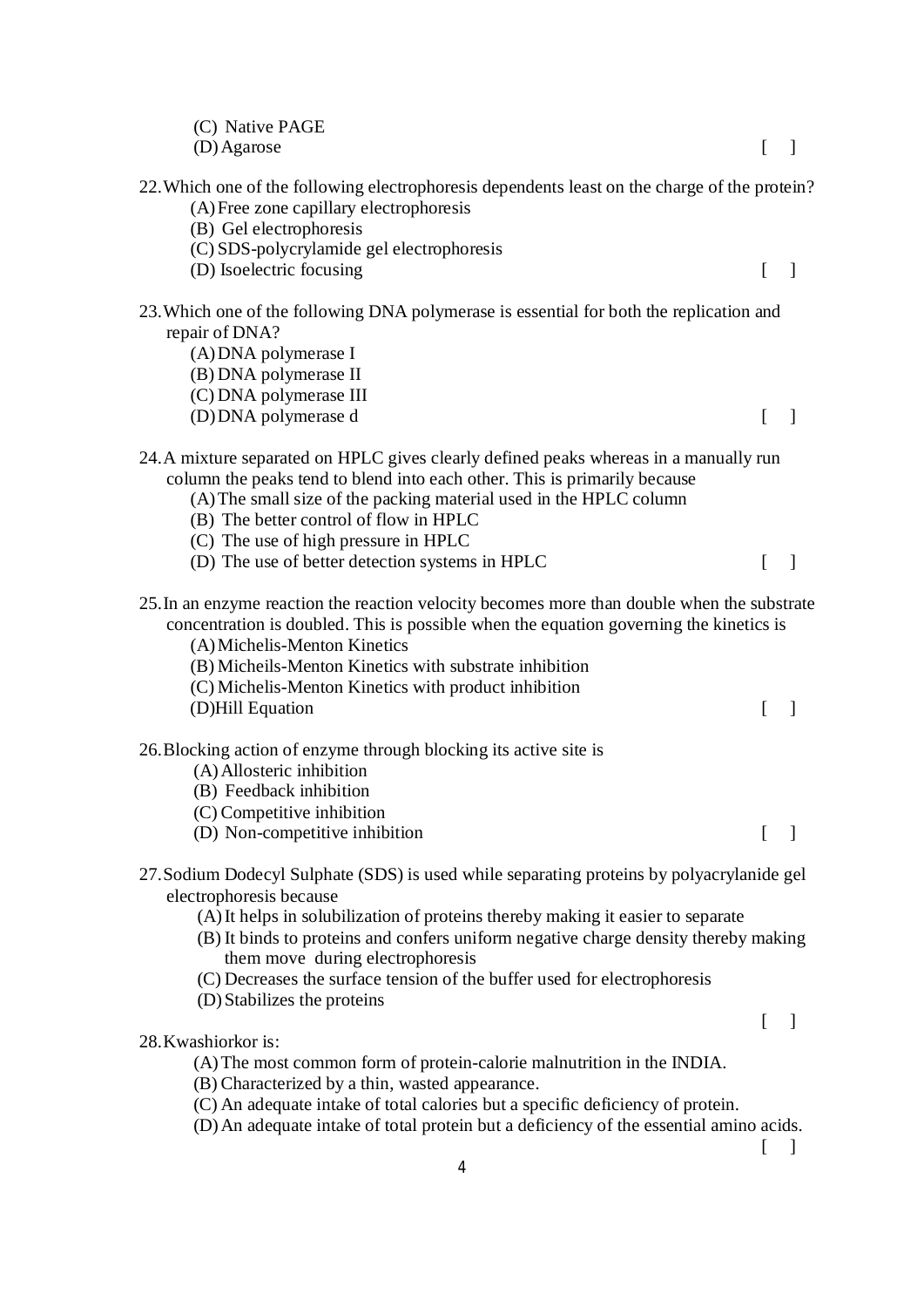29.Enzymes are described as catalysts, which means that they

- (A) Provide activation energy for the reactions they facilitate.
- (B) Change the rate of a reaction without being consumed by the reaction
- (C) Stabilize molecules in the transition state.
- (D)Elevate the EA barrier so the molecules will not spontaneously degrade. [ ]
- 30.A plot of enzyme velocity against temperature for an enzyme indicates little activity at 0 degrees celsius and 45 degrees celsius, with peak activity at 35 degrees celsius. The most reasonable explanation for the low velocity at 0 degrees celsius is that at this temperature
	- (A)The hydrogen bonds that define the enzyme's active site are unstable.
	- (B) At low temperatures the substrate becomes an allosteric regulator.
	- (C) The
		- enzyme was denatured.
	- (D)There is too little activation energy available.

 $\lceil$   $\rceil$ 

- 31.Chaperone proteins:
	- (A) All require ATP to exert their effect.
	- (B) Cleave incorrect disulfide bonds, allowing correct ones to subsequently form.
	- (C) Guide the folding of polypeptide chains into patterns that would be thermodynamically unstable without the presence of chaperones.
	- (D) Of the hsp70 class are involved in transport of proteins across mitochondrial and endoplasmic reticulum membranes.
- 32.Proteins may be separated according to size by:
	- (A)Isoelectric focusing.
	- (B) Polyacrylamide gel electrophoresis.
	- (C) Ion-exchange chromatography
	- (D)Molecular exclusion chromatography. [ ]
- 33.Changes in protein conformation can be detected rapidly by:
	- (A)Ultraviolet absorbance spectroscopy.
	- (B) Fluorescence emission spectroscopy
	- (C) Optical rotatory dispersion.
	- (D)All of above. [ ]
- 34.In all enzymes the active site:
	- (A)Contains the substrate-binding site.
	- (B) is contiguous with the substrate-binding site in the primary sequence.
	- (C) Contains a metal ion as a prosthetic group.
	- (D)Contains the amino acid side chains involved in catalyzing the reaction. [ ]
- 35.The transport system that maintains the Na+ and K+ gradients across the plasma membrane of cells:
	- (A)Involves an enzyme that is an atpase.
	- (B) Moves Na+ either into or out of the cell.
	- (C) Is an electrically neutral system.
	- (D) In the membrane, hydrolyzes ATP independently of the movement of Na+ and  $K+$  [ ]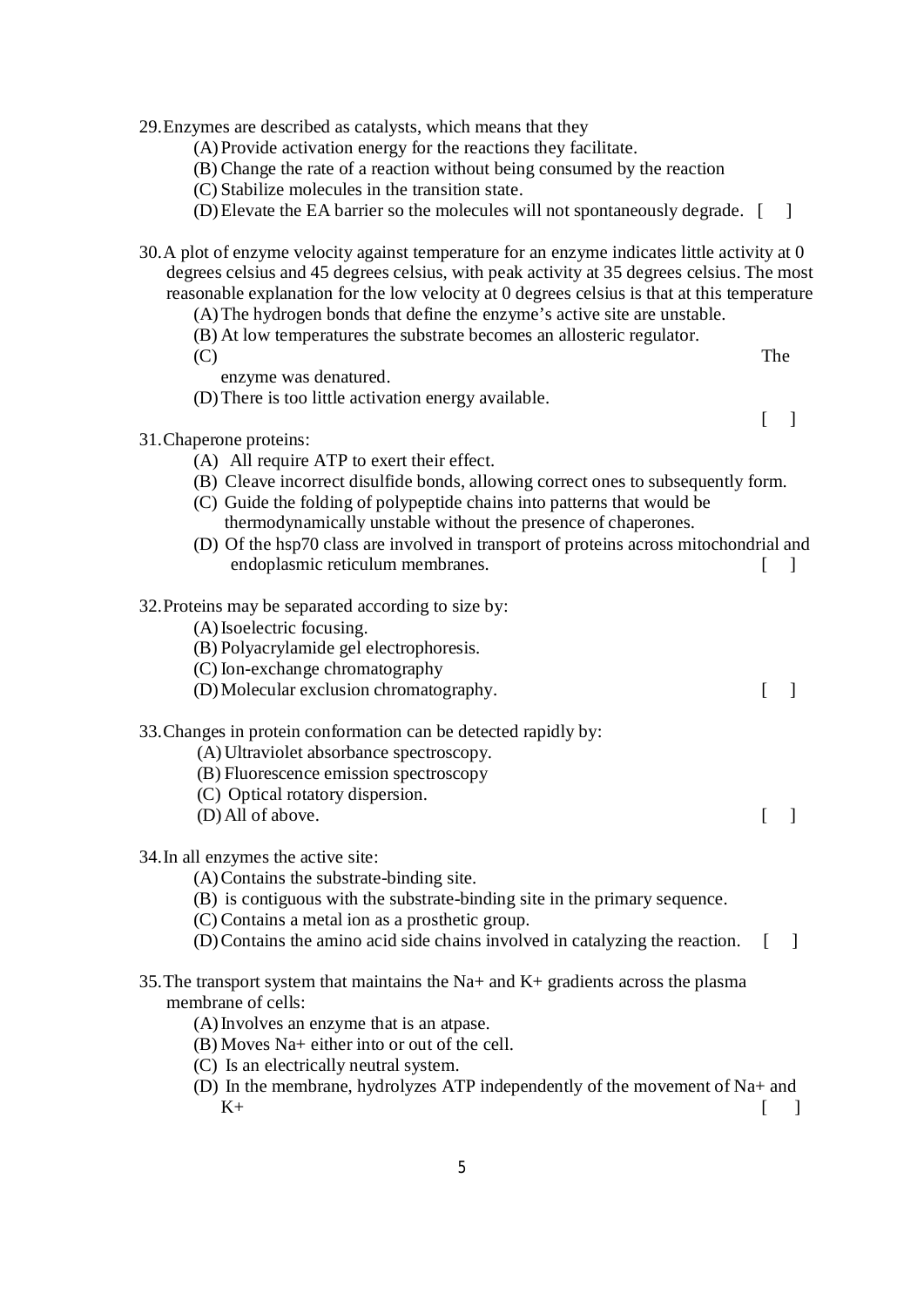36.In the Cori cycle:

- (A)Only tissues with aerobic metabolism (i.e., mitochondrial o2) are involved.
- (B) A three-carbon compound arising from glycolysis is converted to glucose at the expense of energy from fatty acid oxidation.
- (C) Glucose is converted to pyruvate in anaerobic tissues this pyruvate returns to the liver, where it is converted into glucose.
- (D)The same amount of atp is used in the liver to synthesis glucose as it is released during glycolysis, leading to no net loss on whole-body energy balance. [1]

#### 37.A common target for antibiotics in bacteria is

- (A)Microsomes
- (B) Mesosomes
- (C) Ribosomes
- (D)None of the above [ ]
- 38. When a muscle contracts, what is happening to the  $Ca_{++}$  levels inside and outside the cell?
	- (A)High amounts of cytosolic Ca++ are released to the extracellular space
	- (B) Ion channels open to allow extracellular Ca++ to flow into the cell
	- (C) Ca++ from the nucleus is released to the cytoplasm and this triggers contraction.
	- (D) Ca++ ions attach stoma and this causes muscle contraction  $\lceil \quad \rceil$

## 39.Which of these integral proteins is an active transporter?

- (A)Kv channel
- (B) GLUT4
- (C) Na/K ATPase
- (D)Aquaporin [ ]

#### 40.Which statement about enzyme catalyzed reactions is NOT true?

- (A)Enzymes form complexes with their substrates.
- (B) enzymes lower the activation energy for chemical reactions.
- (C) Enzymes change the k eq for chemical reactions.
- (D) many enzymes change shape slightly when substrate binds.
- $\lceil$   $\rceil$

# 41.In Griffith's experiments, a harmless variant of *S. pneumoniae* became pathogenic when mixed with a heat-killed pathogenic variant as a result of

- (A)Conjugation
- (B) Transduction
- (C) Mutation
- (D)Transformation [ ]

## 42.Chargaff found that for DNA

- (A)The ratio of A to C is close to 1:1 and the ratio of G to T is close to 1:1
- (B) The ratio of A to T is close to 1:1 and the ratio of G to C is close to 1:1
- (C) The ratio of A to G is close to 1:1 and the ratio of T to C is close to 1:1
- $(D) A + T = G + C$

 $\lceil \rceil$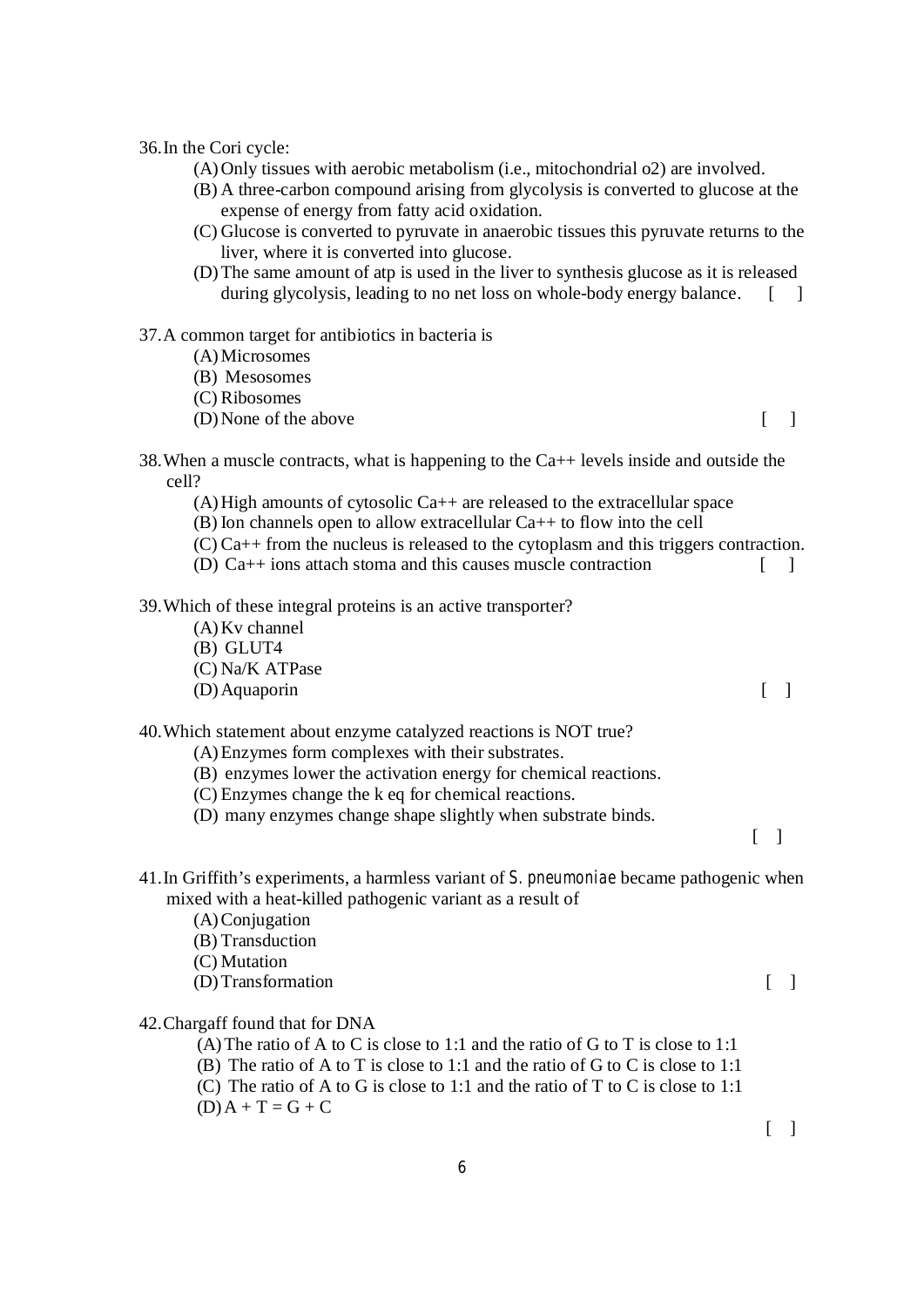43.Consider the following processes:

- a. Generation of cytotoxic T –cells
- b. Stimulation of interferon release
- c. Formation of bursin
- d. Release of opsin

Which of the above are the functions in mammalian tissues performed by interleukin (T-cell growth factor) which is secreted by certain activated T-Lymphocytes?

- (A) a and b only
- (B) a and c only
- (C) b and c only
- (D) c and d only

[ ]

| 44. Who discovered Polymerase Chain Reaction (PCR)?                                               |                |  |
|---------------------------------------------------------------------------------------------------|----------------|--|
| (A) James Watson                                                                                  |                |  |
| (B) David Baltimore                                                                               |                |  |
| (C) Kary Mullis                                                                                   |                |  |
| $(D)$ F. Crick                                                                                    |                |  |
| 45. A free living nitrogen-fixing <i>Cyanobacterium</i> which can also form symbiotic association |                |  |
| with the water fern <i>Azolla</i> is                                                              |                |  |
| (A) Tolypothrix                                                                                   |                |  |
| (B) Chlorella                                                                                     |                |  |
| $(C)$ Nostoc                                                                                      |                |  |
| (D) Anabaena                                                                                      |                |  |
| 46. The initiator codon in eukaryote is-                                                          |                |  |
| $(A)$ AUG                                                                                         |                |  |
| $(B)$ GUG                                                                                         |                |  |
| $(C)$ CUG                                                                                         |                |  |
| (D) UUU                                                                                           |                |  |
| $47.9 + 2$ fibrillar arrangement is present in                                                    |                |  |
| (A) Bacterial flagella                                                                            |                |  |
| (B) Bacterial Fimbriae                                                                            |                |  |
| (C) Eukaryotic flagella                                                                           |                |  |
| (D)                                                                                               | T <sub>4</sub> |  |
| bacteriaophage                                                                                    |                |  |

 $\begin{bmatrix} 1 \end{bmatrix}$ 48.Bacterial sporulation is induced in response to

- (A) Starvation of nutrients
- (B) Change in temperature
- (C) Change in pH